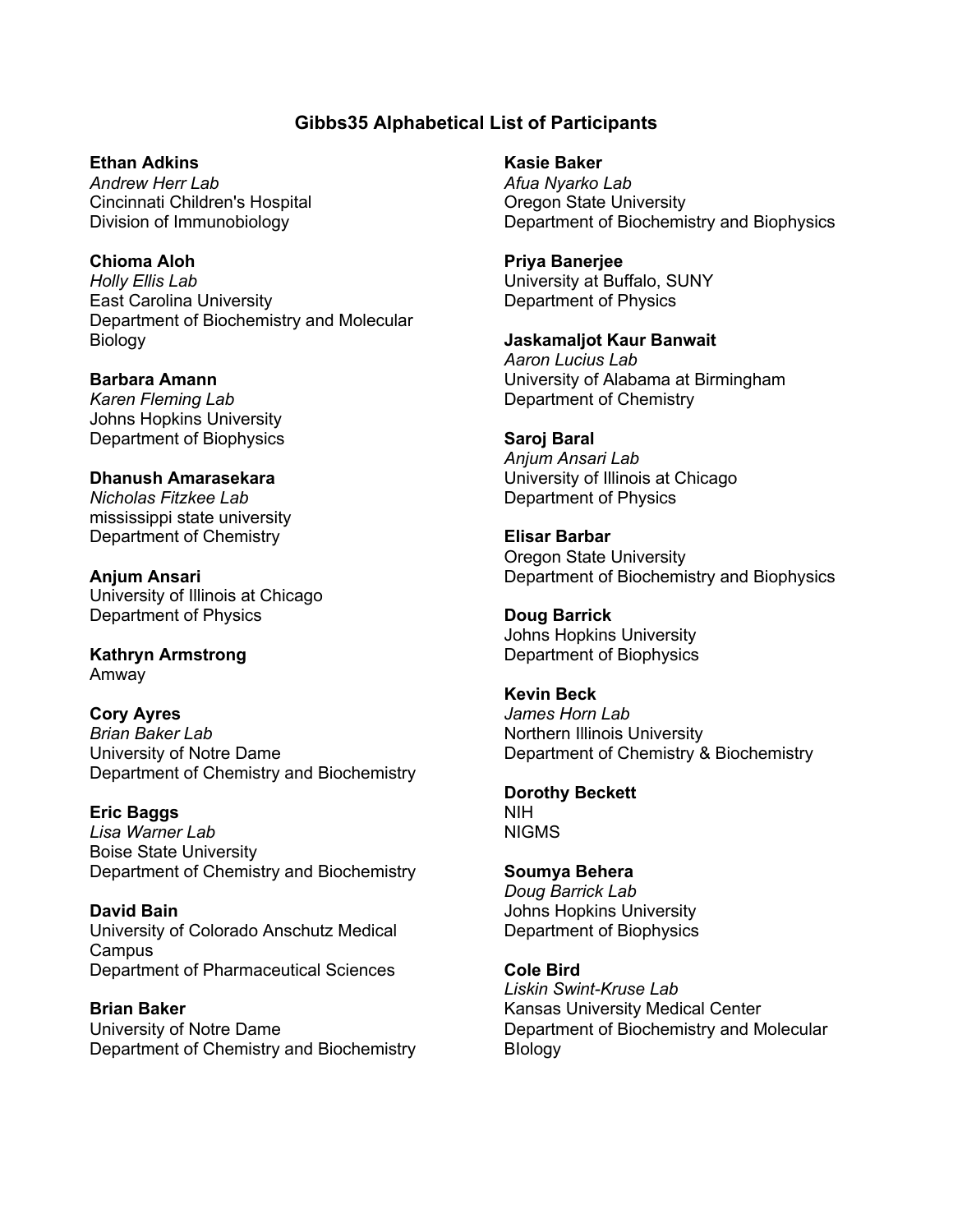**Joshua Blose** SUNY Brockport Department of Chemistry and Biochemistry

**Whitney Bond**  *Tonya Zeczycki Lab* East Carolina University Department of Biochemistry and Molecular Biology

**Sarah Bondos** Texas A&M University Molecular and Cellular Medicine

#### **Jonathan Borowsky**

*Gregory Bowman Lab* Washington University in St. Louis Department of Biochemistry and Molecular **Biophysics** 

**Chad Brambley** *Justin Miller Lab* Middle Tennessee State University Department of Chemistry

**Michael Brenowitz** Albert Einstein College of Medicine Departments of Biochemistry and Molecular Pharmacology

**Sandra Byju** *Paul Whitford Lab* Northeastern University Department of Physics

**Paul Campitelli** *Banu Ozkan Lab* Arizona State University Department of Physics

**Juan David Campolargo** *Taras Pogorelov Lab* University of Illinois at Urbana-Champaign Department of Chemistry

**Mariano Cardenas** NanoTemper Technologies Inc **Patrick Carmody** *Jonathan Schlebach Lab* Indiana University Department of Biochemistry

#### **Carlos Castaneda**

Syracuse University Departments of Biology and Chemistry

**Ankita Chadda**

*Eric Galburt Lab* Washington University in Saint Louis Department of Biochemistry and Molecular **Biophysics** 

### **Catherine Chaton**

*Konstantin Korotkov Lab* University of Kentucky College of Medicine Department of Molecular & Cellular **Biochemistry** 

### **Sumit Chaturvedi**

*Timothy Lohman Lab* Washington University in St. Louis Department of Biochemistry & Molecular **Biophysics** 

**Alan Chen** University at Albany, State University of New York Department of Chemistry and RNA Institute

**Wei Chen** *Scott Showalter Lab* Penn State University Department of Biochemistry and Molecular Biology

**Bok-Eum Choi** *Hui-Ting Lee Lab* University of Alabama at Birmingham (UAB) Department of Chemistry

**Tanvir Chowdhury**  *Hui Ting Lee Lab* University of Alabama at Birmingham Department of Chemistry

**Clay Clark** University of Texas at Arlington Department of Biology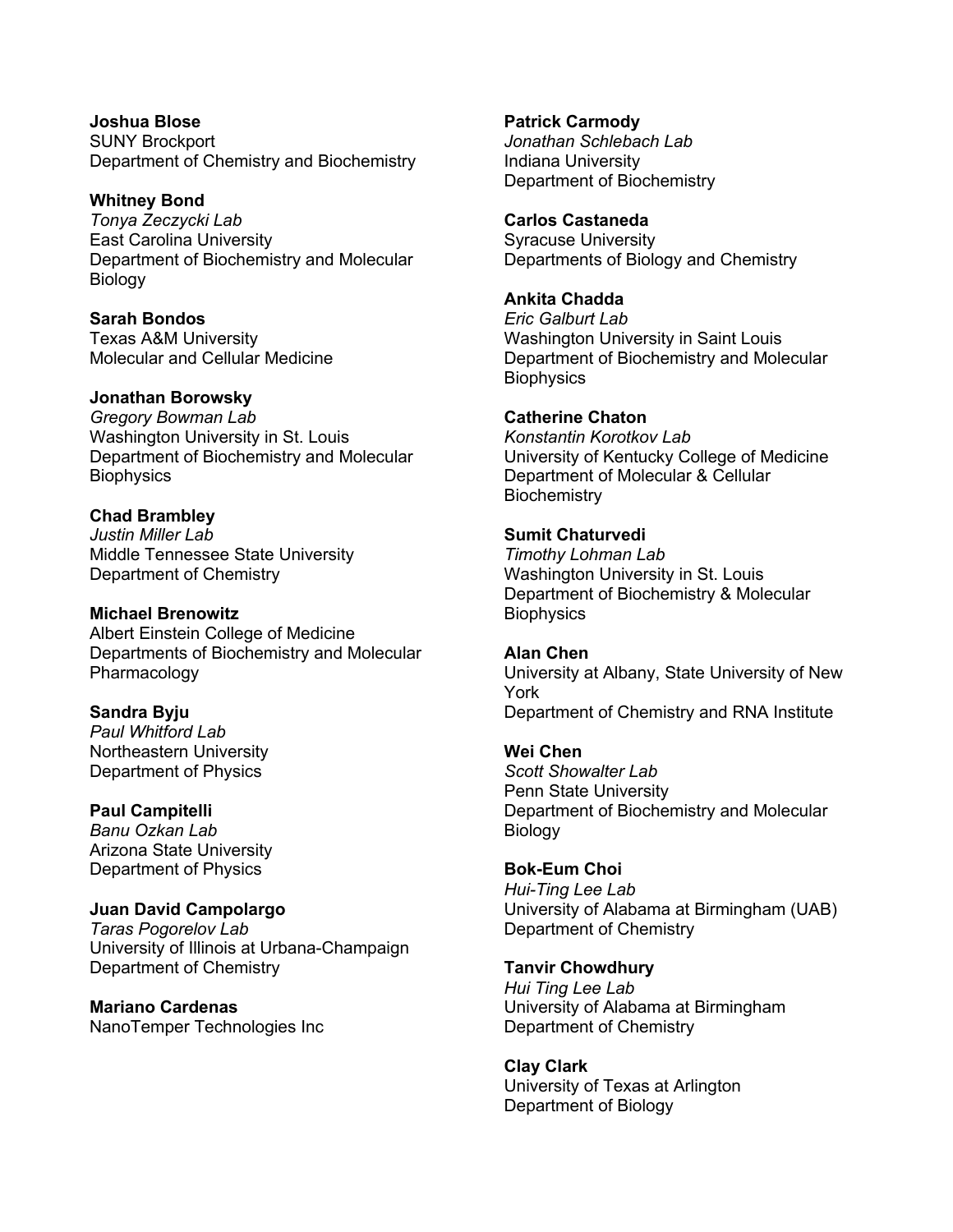**Patricia Clark** University of Notre Dame Department of Chemistry & Biochemistry

**James Cole** University of Connecticut Department of Molecular and Cell Biology

**Cyril Cook** *Doug Barrick Lab* Johns Hopkins University Department of Biophysics

**Erik Cook** University of Kentucky Department of Biochemistry

# **Stephanie Cooper** *David Schneider Lab* University of Alabama at Birmingham

Department of Biochemistry and Molecular **Genetics** 

**John Correia** University of Mississippi Med Department of Cell & Molecular Biology

**Trevor Creamer** University of Kentucky Department of Molecular & Cellular **Biochemistry** 

### **Jasmine Cubuk** *Andrea Soranno Lab* Washington University in St. Louis Department of Biochemistry and Molecular **Biophysics**

**Jean Custodio** *Brian Baker Lab* University of Notre Dame Department of Chemistry and Biochemistry

**Shiba Dandpat** LUMICKS USA Inc.

**Anson Dang** *Karen Fleming Lab* Johns Hopkins University Department of Biophysics

## **Moumita Dasgupta**

*Brian Baker Lab* University of Notre Dame Department of Chemistry and Biochemistry

# **Margaret Daugherty**

Colorado College Department of Chemistry and Biochemistry

**Eric Deeds** UCLA Department of Integrative Biology and Physiology

**Gregory DeKoster** *Carl Frieden Lab* Washington University School of Medicine Department of Biochemistry & Molecular **Biophysics** 

# **Grant Derdeyn-Blackwell**

*Gregory Poon Lab* Georgia State University Department of Chemistry

## **Taylor Devlin**

*Karen Fleming Lab* Johns Hopkins University Department of Biophysics

## **Sophia Dewing**

*Scott Showalter Lab* Pennsylvania State University Department of Biochemistry and Molecular Biology

**John Dignam** University of Toledo Department of Chemistry and Biochemistry

**Jackie Dillon** Baker University Department of Biology and Chemistry

**David Draper** Johns Hopkins University Department of Biophysics (Emeritus)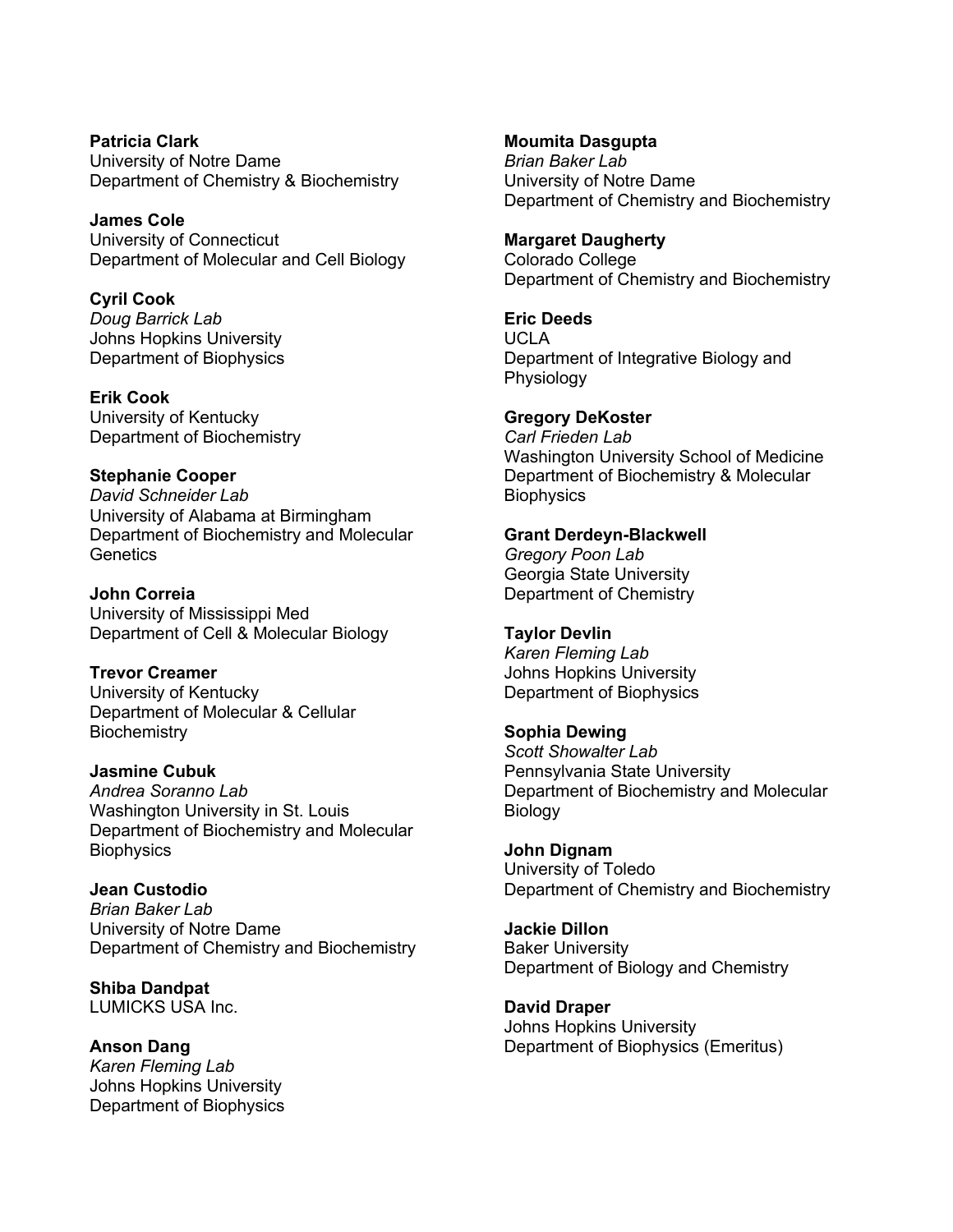**Tori Dunlap** University of Central Arkansas Department of Chemistry and Biochemistry

**Cynthia Dupureur** Univ. Missouri St. Louis Department of Chemistry and Biochemistry

**Holly Ellis** Brody School of Medicine at ECU Department of Biochemistry and Molecular **Biology** 

**Melanie Ernst** *Janice Robertson Lab* Washington University in St. Louis Department of Biochemistry and Molecular **Biophysics** 

**Edward Esposito** Malvern Panalytical R&D

**Walid Fahssi** *Alan Chen Lab* University at Albany RNA Institute

**Sean Fanning** Loyola University Chicago Department of Cancer Biology

**Nabil Faruk** *Tobin Sosnick Lab* University of Chicago Department of Biochemistry and Molecular Biology

**Anneliese Faustino** *Stephen Fried Lab* Johns Hopkins University Department of Chemistry

**Nicole Fazio** *Timothy Lohman Lab* Washington University School of Medicine Department of Biochemistry & Molecular **Biophysics** 

**Melissa Fee** *Clay Clark Lab* University of Texas at Arlington Department of Biology

**Aron Fenton** The University of Kansas Medical Center Department of Biochemistry and Molecular **Biology** 

**Malgorzata Figiel** *Andrzej Gorecki Lab* Jagiellonian University Department of Physical Biochemistry

**Carolyn Fitch** Johns Hopkins University Department of Biophysics

**Nicholas Fitzkee** Mississippi State University Department of Chemistry

**Karen Fleming** Johns Hopkins University Department of Biophysics

**Eduardo Flores** *Shahar Sukenik Lab* UC Merced Department of Chemistry and Biochemistry

**Verna Frasca** Malvern Panalytical

**Olivia Fraser** *Scott Showalter Lab* Penn State University Department of Biochemistry, Microbiology, and Molecular Biology

**Karl Freed** University of Chicago Department of Chemistry

**Frederico Freitas** *Paul Whitford Lab* UFTM / Northeastern University Department of Physics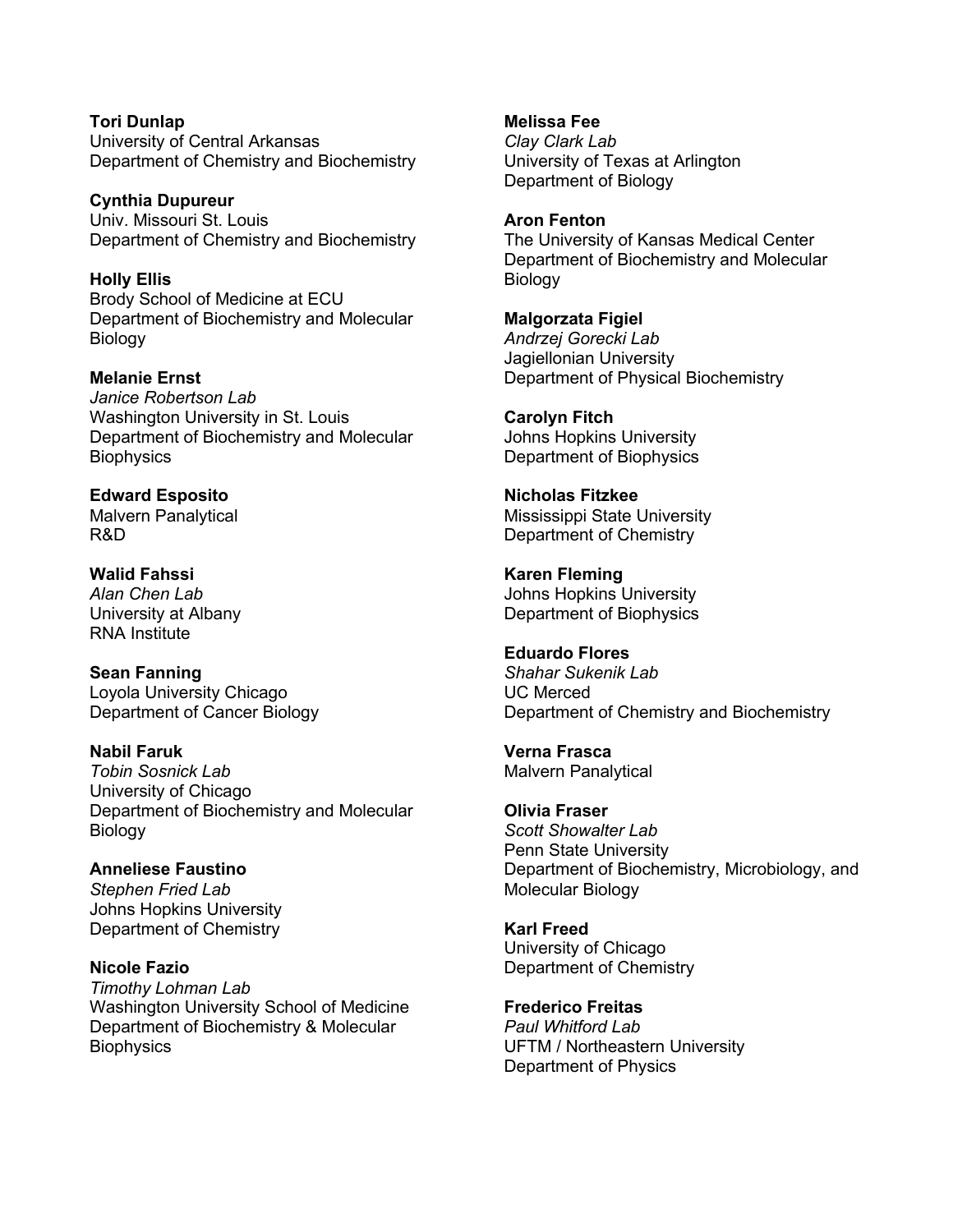**Stephen Fried** Johns Hopkins University Department of Chemistry

**Ernie Fuentes** University of Iowa Department of Biochemistry

**Kaila Fuller** *Aaron Lucius Lab* University of Alabama at Birmingham Department of Chemistry

**Ellie Gagliani** *Rhett Kovall Lab* University of Cincinnati / Wilmington College Department of Molecular Genetics, Biochemistry, and Microbiology

**Sarasi Galagedera** *Carlos Castaneda Lab* Syracuse University Departments of Biology and Chemistry

**Roberto Galletto** Washington University School of Medicine Department of Biochemistry and Molecular **Biophysics** 

**Angel Garcia** Los Alamos National Laboratory Center for Nonlinear Studies

**Bertrand Garcia-Moreno** Johns Hopkins University Department of Biophysics

**Hendrik Glauninger** *Tobin Sosnick Lab* University of Chicago Department of Biochemistry and Molecular **Biology** 

**Natali Gonzalez** *Michelle McCully Lab* Santa Clara University Biology Department

**Andrzej Gorecki** Jagiellonian University Department of Physical Biochemistry **George Gray** *Brian Baker Lab* University of Notre Dame Department of Chemistry and Biochemistry

**Michael Greenberg** Washington University in St. Louis Department of Biochemistry and Molecular **Biophysics** 

**Karina Guadalupe** *Shahar Sukenik Lab* University of California Merced Department of Chemistry and Biochemistry

**William Gutheil** University of Missouri-Kansas City School of Pharmacy

**David Gvarjaladze** *Besik Kankia Lab* Ilia State University Institute of Biophysics

**Esmael Haddadian** The university of Chicago Biological Sciences Collegiate Division

**Anahita Haghizadeh** LUMICKS Department of Biophysics

**Wyel Halimeh** *James Bann Lab* Wichita State University Department of Chemistry and Biochemistry

**Kathleen Hall** Washington University School of Medicine Department of Biochemistry and Molecular **Biophysics** 

**Kathryn Hart** Williams College Department of Chemistry

**Asem Hassan** *Paul Whitford Lab* Northeastern University Department of Physics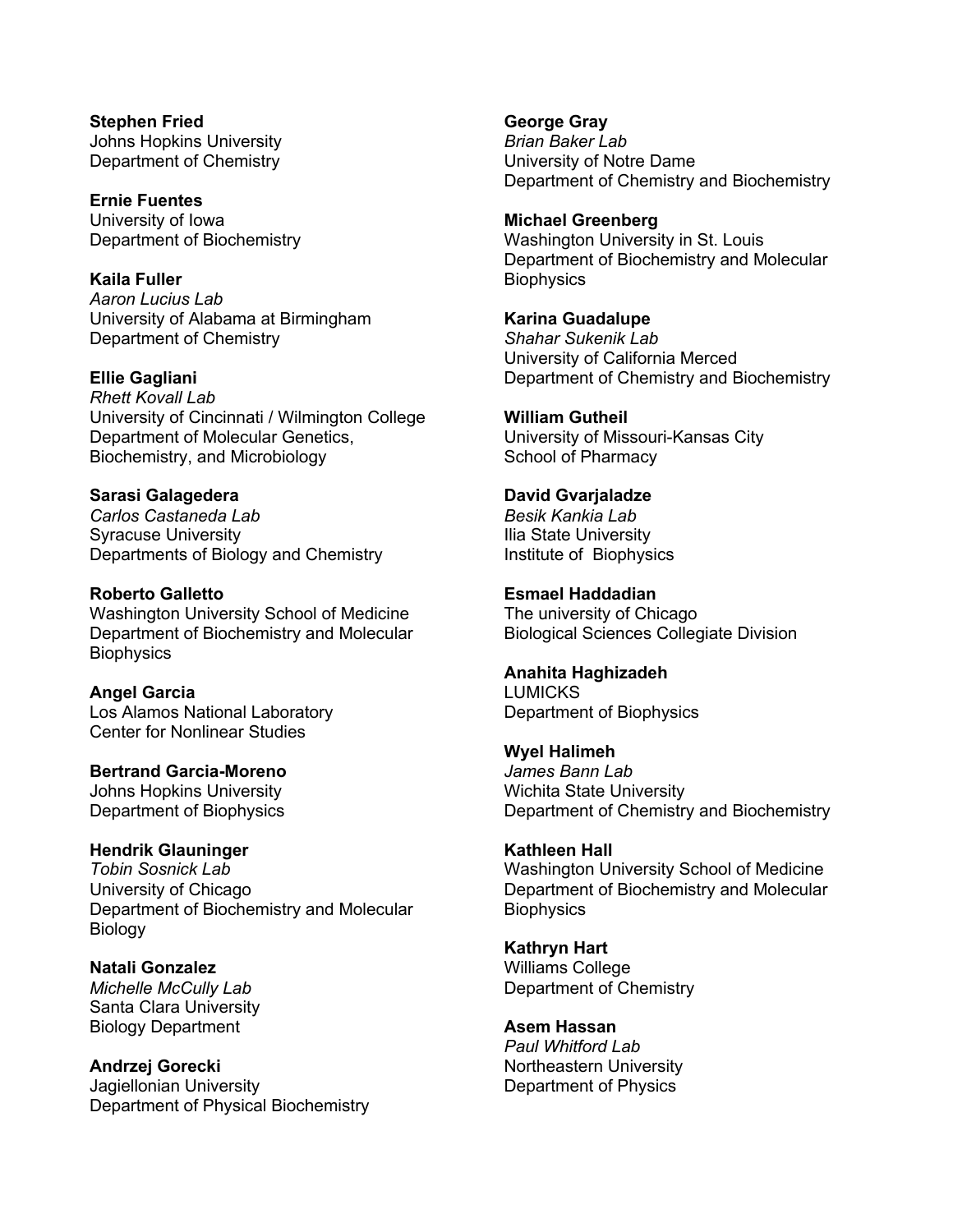**Lance Hellman** Nevada State College Department of Physical and Life Sciences

**Sherry Hemmingsen** JASCO, Inc

**Andrew Herr** Cincinnati Children's Hospital Division of Immunobiology

**Emily Herum** *Madeline Shea Lab* University of Iowa Department of Biochemistry

**Jo Holt** University of Kansas Medical Center Department of Biochemistry & Molecular Biology

#### **Alexander Hondros** *Tonya Zeczycki Lab* East Carolina University Brody School of Medicine Department of Biochemistry and Molecular Biology

**James Horn** Northern Illinois University Department of Chemistry and Biochemistry

**Loren Hough** University of Colorado, Boulder Department of Physics and BioFrontiers Institute

**Jesse Howe** *Elisar Barbar Lab* Oregon State University Department of Biochemsitry and Biophysics

**Miranda Hurst** *Bertrand Garcia-Moreno Lab* Johns Hopkins University Department of Biophysics

**Tariq Hussain** *Adam Zlotnick Lab* Indiana University at Bloomington Department of Molecular and Cellular **Biochemistry** 

**Ayyam Ibrahim** *Karen Lewis Lab* Texas State University-San Marcos Department of Chemistry and Biochemistry

**Juan Incicco** *Andrea Soranno Lab* Washington University School of Medicine Department of Biochemistry and Molecular **Biophysics** 

**Holly Isbell** *Madeline Shea Lab* University of Iowa Department of Biochemistry

**Liana Islam** *Aaron Lucius Lab* University of Alabama at Birmingham Department of Chemistry

**Pushpa Itagi** *Eric Deeds Lab* University of Kansas Center for Computational Biology

**Ruthie Jacobs** *David Schneider Lab* University of Alabama at Birmingham Department of Biochemistry and Molecular **Genetics** 

**Giselle Jacobson** *Patricia Clark Lab* University of Notre Dame Biophysics Instrumentation Core Facility

**Sharareh Jalali** *Cristiano Luis Dias Lab* New Jersey Institute of Technology Department of Physics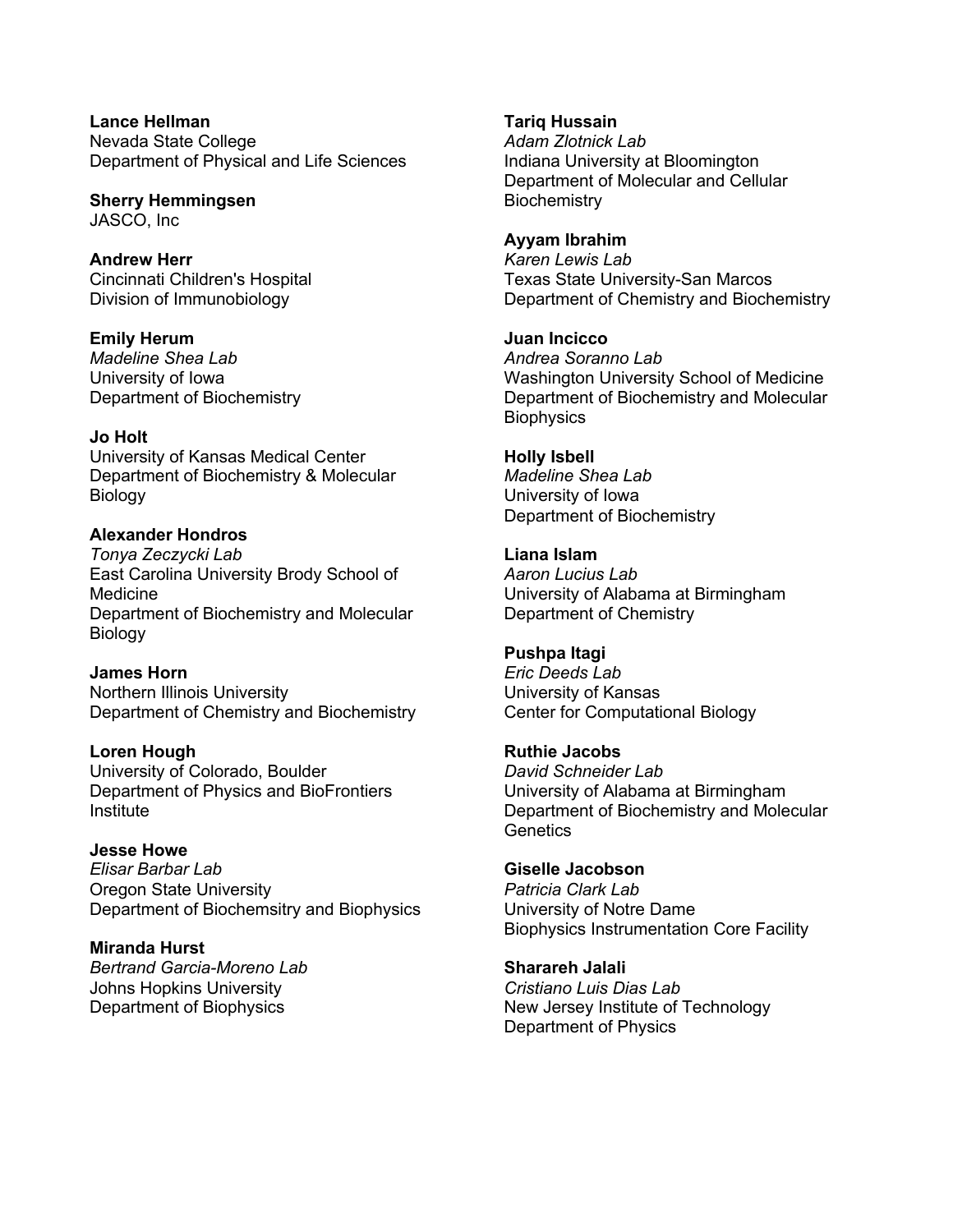**Kayla Jara** *Elisar Barbar Lab* Oregon State University Department of Biochemistry & Biophysics

**Shelby Jarrett** *Cynthia Dupureur Lab* University of Missouri St. Louis Department of Chemistry & Biochemistry

**Ke Ji** *Sheel Dodani Lab* The University of Texas at Dallas Department of Chemistry and Biochemistry

**Isha Joglekar** *Clay Clark Lab* University of Texas at Arlington Department of Biology

**Amanda Jons** *Sarah Bondos Lab* Texas A&M Health Science Center Molecular and Cellular Medicine Department

**Tara Kakkaramadam** *Alan Chen Lab* University at Albany Department of Chemistry

**Anupama Kante** *Eric Deeds Lab* University of California Department of Integrative Biology & Physiology

**Mithun Nag Karadi Giridhar** *Clay Clark Lab* University of Texas At Arlington Department of Biology

**Chathuri Kariyawasam**  *Nicholas Fitzkee Lab* Mississippi State University Department of Chemistry

**Blake Katz** *Nicholas Fitzkee Lab* Mississippi State University Department of Chemistry

**Ismail Kazan** *Banu Ozkan Lab* Arizona State University Department of Physics

**Sarah Keane** University of Michigan Department of Biophysics and Chemistry

**Grant Keller** *Brian Baker Lab* University of Notre Dame Department of Chemistry and Biochemistry

**Irine Khutsishvili** *Luis Marky Lab* UNMC Department of Pharmaceutical Sciences

**Lydia Kisley** Case Western Reserve University Department of Physics

**Eda Koculi** Johns Hopkins University Department of Biology

**Ronald Koder** The City College of New York Department of Physics

**Rhett Kovall** University of Cincinnati College of Medicine Department of Molecular Genetics, Biochemistry and Microbiology

**Alexander Kozlov** *Timothy Lohman Lab* Washington University School of Medicine in St.Louis Department of Biochemistry & Molecular **Biophysics** 

**Kourtney Kroll** *Tobin Sosnick Lab* University of Chicago Department of Biochemistry and Molecular **Biology**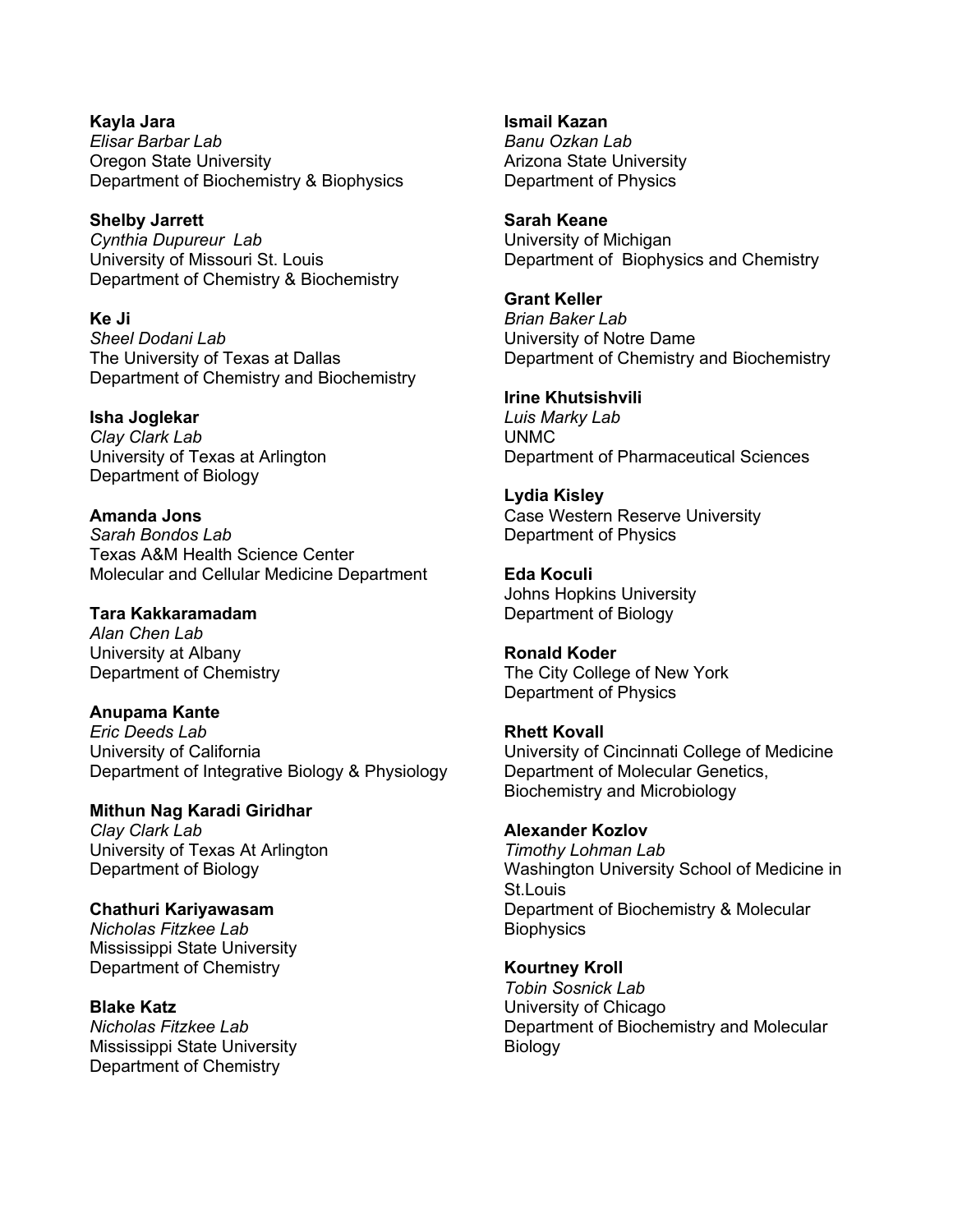**Arianna Lacen** *Hui-Ting Lee Lab* University of Alabama at Birmingham Department of Chemistry

**Leonila Lagunes** *Eric Deeds Lab* University of California Los Angeles Department of Integrative Biology and **Physiology** 

**Patrick Laughlin** *Adam Zlotnick Lab* Indiana University Department of Molecular and Cellular **Biochemistry** 

**Tosha Laughlin** *James Horn Lab* Northern Illinois University

Department of Chemistry and Biochemistry

**Hui-Ting Lee** University of Alabama at Birmingham Department of Chemistry

**Taeho Lee** *Janice Robertson Lab* Washington University School of Medicine Department of Biochemistry and Molecular **Biophysics** 

**Karen Lewis** Texas State University Department of Chemistry and Biochemistry

**Jinhui Li** *Viviana Monje-Galvan Lab* State University of New York at Buffalo Department of Chemical and Biological **Engineering** 

**Vince LiCata** Louisiana State University Department of Biological Sciences

**Samuel Lim** *Joanna Slusky Lab* University of Kansas Center for Computational Biology **Xiaoxuan Lin** *Tobin Sosnick Lab* University of Chicago Department of Biochemistry and Molecular **Biology** 

**Jenny Liu** *Luis Amaral and Sinan Keten Lab* **Northwestern** Mechanical Engineering Department

**Xu Liu** Emory University Department of Biochemistry

**Nikolaus Loening** Lewis & Clark College Department of Chemistry

**Timothy Lohman** Washington University in St. Louis Department of Biochemistry and Molecular **Biophysics** 

**Zane Lombardo** *Ishita Mukerji Lab* Wesleyan University Department of Molecular Biology and **Biochemistry** 

**Levan Lomidze** *Besik Kankia Lab* Ilia State University Institute of Biophysics

**Jarod Lowe** *Hui-Ting Lee Lab* University of Alabama at Birmingham Department of Chemistry

**Jin Lu** *Banu Ozkan Lab* Arizona State University Department of Physics

**Qing Luan** *Patricia Clark Lab* University of Notre Dame Department of Chemistry and Biochemistry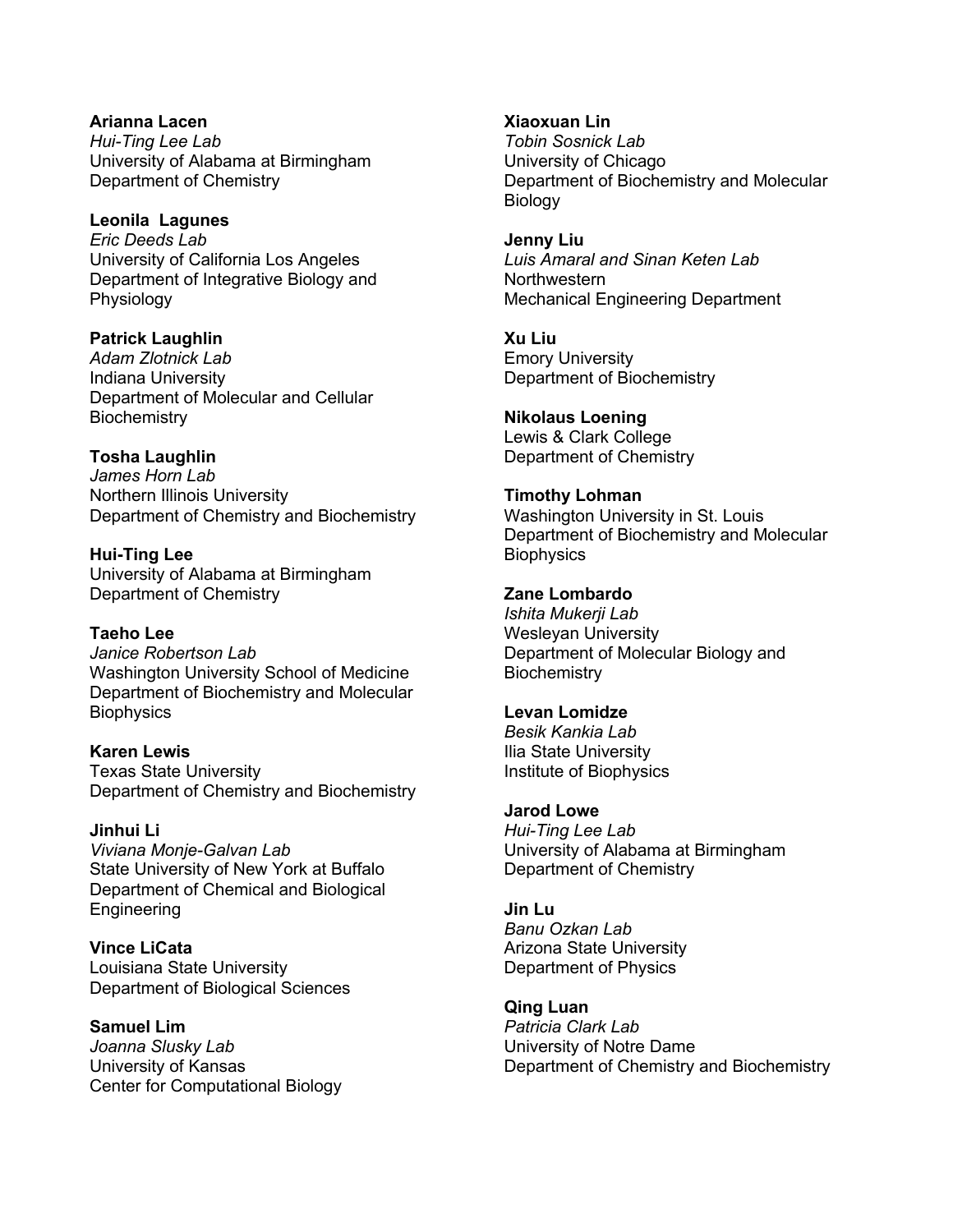**Aaron Lucius** University of Alabama at Birmingham (UAB) Department of Chemistry

**Gillian Lynch** *B. Montgomery Pettitt Lab* University of Texas Medical Branch at **Galveston** Sealy Center for Structural Biology and Molecular Biophysics

**Jiaqi Ma** *Brian Baker Lab* University of Notre Dame Department of Chemistry and Biochemistry

**Joe Maciag** *Herr Lab* University of Cincinnati Department of Molecular Genetics, Biochemistry & Microbiology

**George Makhatadze** Rensselaer Polytechnic Institute Department of Biological Sciences

**Krishna Mallela** University of Colorado Anschutz Medical Campus Department of Pharmaceutical Sciences

**Edgar Manriquez-Sandoval** *Stephen Fried Lab* Johns Hopkins Department of Chemistry

**Aaren Manz** *James Horn Lab* Northern Illinois University Department of Chemistry and Biochemistry

**Luis Marky** University of Nebraska Medical Center Department of Pharmaceutical Science

**James McCann** *Ronald Koder Lab* City College of New York Department of Physics

**Michelle McCully** Santa Clara University Department of Biology

**Cayla Meredith** *Lisa Warner Lab* Boise State University Department of Chemistry

**Kacey Mersch** *Timothy Lohman Lab* Washington University in St. Louis Department of Biochemistry & Molecular **Biophysics** 

**Justin Miller** Middle Tennessee State University Department of Chemistry

**Tushar Modi** *Banu Ozkan Lab* Arizona State Unviersity Department of Physics

**Andrew Molina** *Tobin Sosnick Lab* University of Chicago Graduate Program in the Biophysical Sciences, Medical Scientist Training Program

**Paul Molinaro** *Ronald Koder Lab* City College of New York Department of Physics

**Viviana Monje-Galvan** University at Buffalo Department of Chemical and Biological Engineering

**Daniel Montezano** *Joanna Slusky Lab* Kansas University Center for Computational Biology

**Haley Moran** *Stephen Fried Lab* Johns Hopkins University Chemistry-Biology Interface Program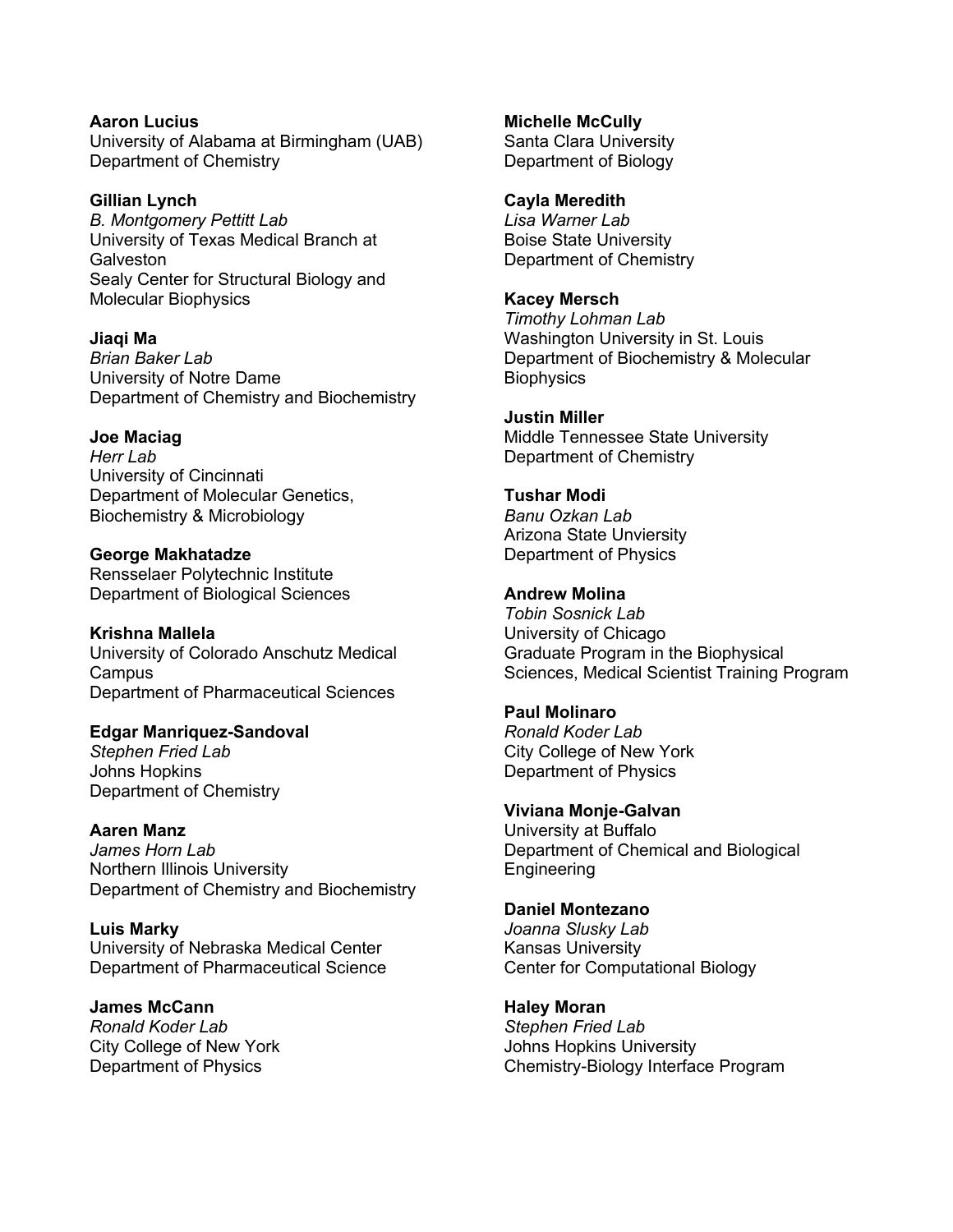**Aaron Morgan** *Christopher Fischer Lab* University of Kansas Department of Physics and Astronomy

**Emma Morrison** Medical College of Wisconsin Department of Biochemistry

**David Moses** *Shahar Sukenik Lab* University of California, Merced Department of Chemistry and Biochemistry

**Ishita Mukerji** Wesleyan University Department of Molecular Biology and **Biochemistry** 

**Catherine Musselman** University of Colorado Anschutz Department of Biochemistry and Molecular **Genetics** 

**Michael Naley** *Karen Lewis Lab* Texas State University Department of Chemistry and Biochemistry

**Kevin Namitz** *Scott Showalter Lab* Penn State University Department of Chemistry

**Binh Nguyen** *Timothy Lohman Lab* Washington University School of Medicine Department of Biochemistry & Molecular **Biophysics** 

**Karen Noguera** *Jonathan Schlebach Lab* Indiana University Department of Biochemistry

**Rose Nowzari** SUNY in Albany NY RNA Institute

**Afua Nyarko** Oregon State University Department of Biochemistry and Biophysics

**Yusuke Okuno** *Marius Clore Lab* National Institute of Health Laboratory of Chemical Physics

**Andrea Ori** *Karen Fleming Lab* Johns Hopkins University Program in Molecular Biophysics

**Nicholas Ose** *Banu Ozkan Lab* Arizona State University Department of Physics

**S. Banu Ozkan** Arizona State University Department of Physics

**Tugba Ozturk** *Janice Robertson Lab* Washington University in St. Louis Department of Biochemistry and Molecular **Biophysics** 

**Suzette Pabit** *Lois Pollack Lab* Cornell University School of Applied and Engineering Physics

**Braelyn Page** *Aron Fenton Lab* The University of Kansas Medical Center Department of Biochemistry and Molecular **Biology** 

**Hari Pandey** *B. Montgomery Pettitt Lab* UTMB Department of Molecular Biophysics

**Daniel Parente** University of Kansas Medical Center Department of Family Medicine and Community Health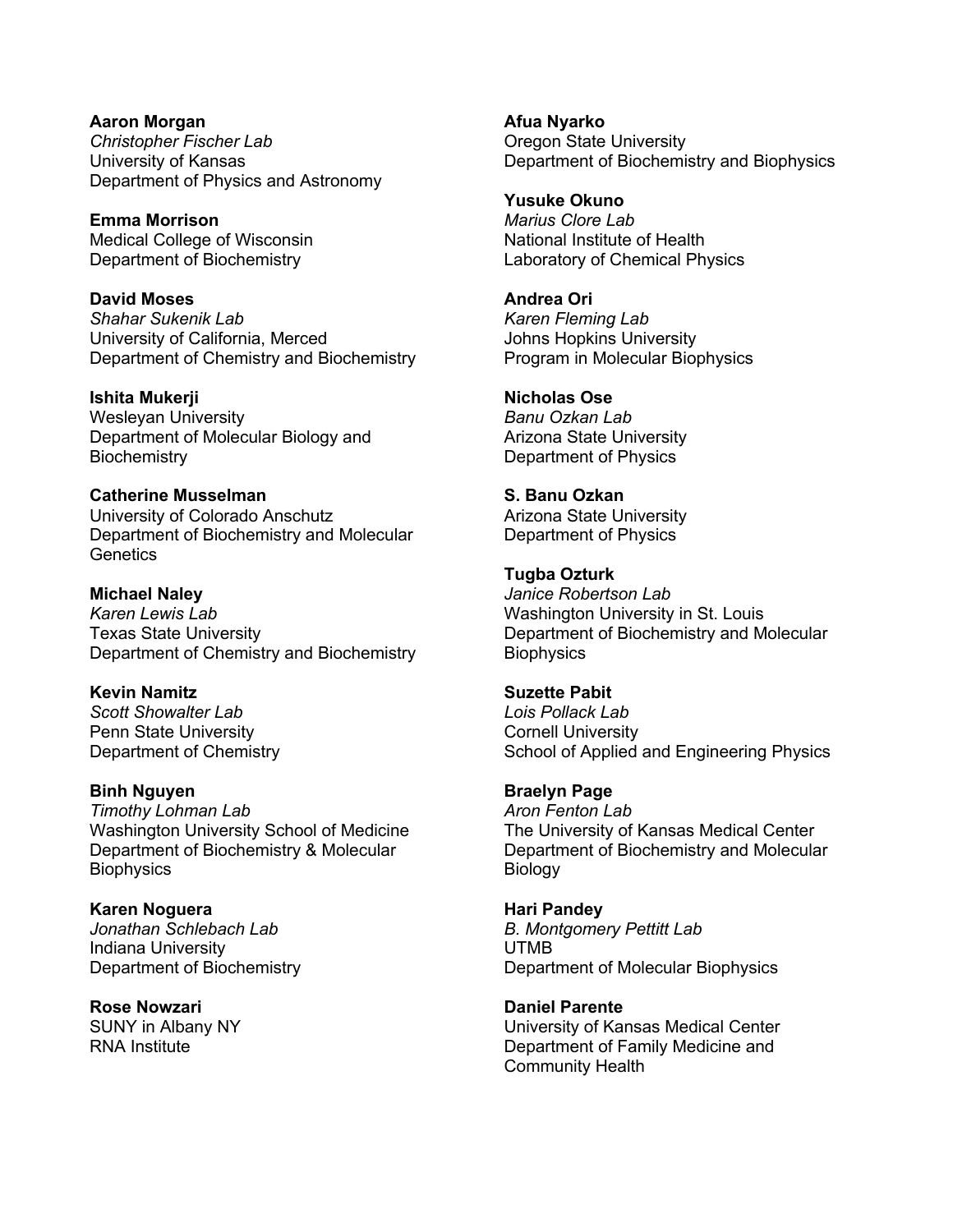**Chiwook Park** Purdue University Department of Medicinal Chemistry and Molecular Pharmacology

**Niyati Patel** *James Horn Lab* Northern Illinois University Department of Chemistry and Biochemistry

**Amber Persson** *Michelle McCully Lab* Santa Clara Universtiy Department of Biology

**Mark Petersen** *Doug Barrick Lab* Johns Hopkins University Department of Biophysics

**Monte Pettitt** University of Texas Medical Branch Department of Biochemistry

**Kurt Piepenbrink** The University of Nebraska Department of Biochemistry and Food Science

**Gregory Poon** Georgia State University Department of Chemistry

**Ashlin James Poruthoor** *Alan Grossfield Lab* University of Rochester Department of Biophysics, Structural and Computational Biology

**Carol Post** Purdue University Department of Medicinal Chemistry

**Jonathan Preston** *Ronald Koder Lab* CUNY Graduate Center Department of Physics

**Amanda Qu** *Doug Barrick Lab* Johns Hopkins University Department of Biophysics **Cade Rahlf** *Madeline Shea Lab* University of Iowa Department of Biochemistry

**Sanjay Ramprasad**  *Afua Nyarko Lab* Oregon State University Department of Biochemistry and Biophysics

**Glen Ramsay** Sundew Rising LLC

**Peter Raymond-Smiedy** *Carlos Castaneda Lab* Syracuse University Department of Biology

**Ryan Requijo** *Aaron Lucius Lab* UAB Department of Chemistry

**Maximilian Riedel-Topper** *Scott Showalter Lab* Pennsylvania Stat University Department of Biochemistry and Molecular Biology

**Janice Robertson** Washington University in St. Louis Department of Biochemistry and Molecular **Biophysics** 

**Jorjethe Roca** *Sarah Woodson Lab* Johns Hopkins University Department of Biophysics

**Leslie Ronish** *Kurt Piepenbrink Lab* University of Nebraska-Lincoln Department of Biochemistry and Food Science

**Tatiana Rosales** *Brian Baker Lab* University of Notre Dame Department of Chemistry and Biochemistry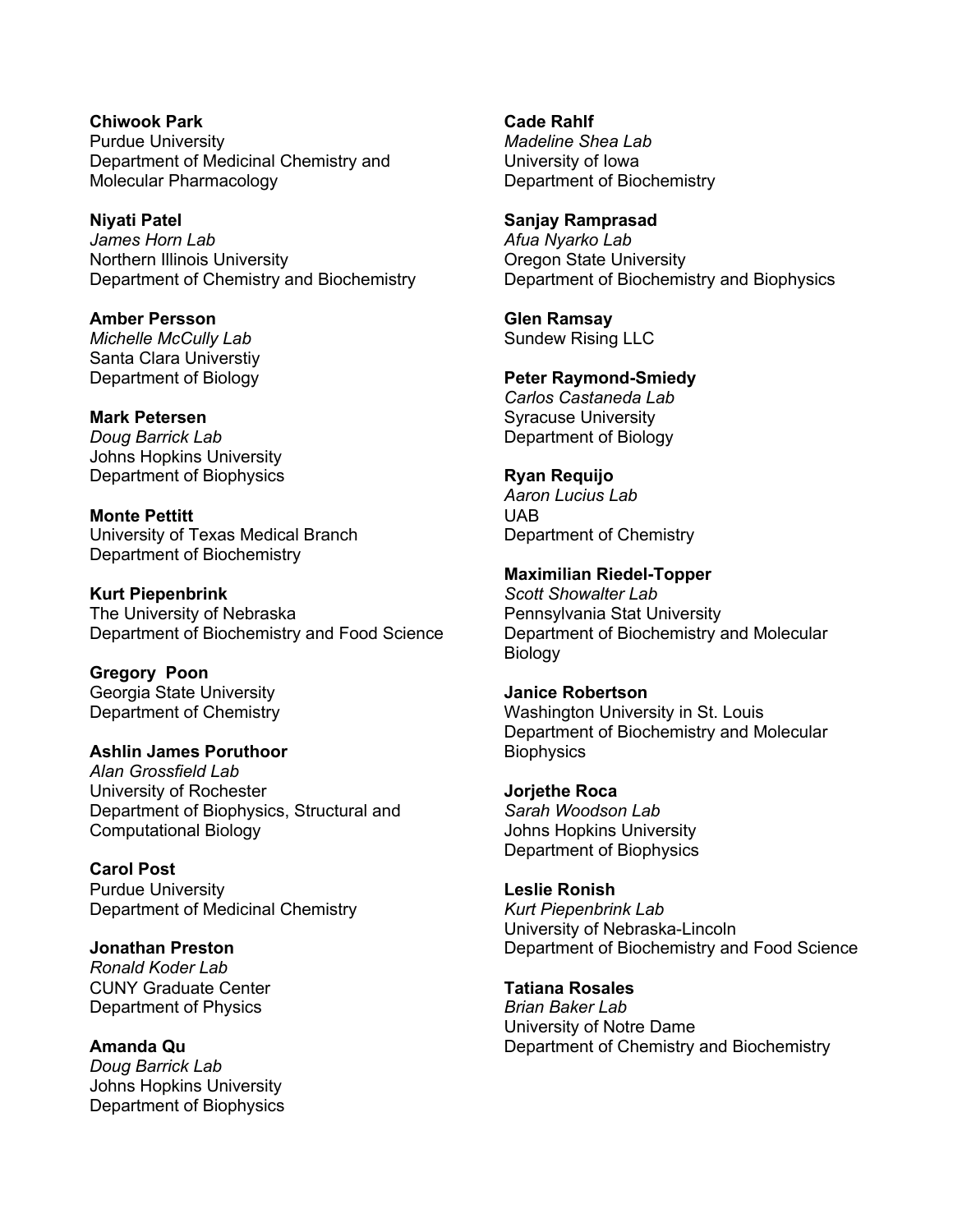**George Rose** Johns Hopkins University Department of Biophysics

**Aaron Rosenberg** *Brian Baker Lab* University of Notre Dame Department of Chemistry and Biochemistry

**David Ross** National Institute of Standards and Technology

**Debjit Roy** *Andrea Soranno Lab* Washington University in St. Louis School of Medicine Department of Biochemistry and Molecular **Biophysics** 

**Catherine Royer** Rensselaer Polytechnic Institute Department of Biological Sciences

**Jonathan Schlebach** Indiana University, Bloomington Department of Chemistry

**Emma Schoch** *Rhett Kovall Lab* University of Cincinnati College of Medicine Department of Molecular Genetics, Biochemistry & Microbiology

**Allyn Schoeffler** Loyola University New Orleans Department of Chemistry & Biochemistry

**Abigail Schroeter** *Tobin Sosnick Lab* University of Chicago Department of Biochemistry and Molecular **Biology** 

**David Scott** University of Nottingham School of Biosciences

**Nora Shamoon** *Shahar Sukenik Lab* University of California Merced Department of Chemistry and Chemical **Biology** 

**Piyoosh Sharma** *Stephen Fried Lab* Johns Hopkins University Department of Chemistry

**Madeline Shea** Carver College of Medicine, University of Iowa Department of Biochemistry & Molecular Biology

**Audrey Shell** *Lisa Warner Lab* Boise State University Department of Chemistry and Biochemistry

**Lucas Shen** *Karen Fleming Lab* Johns Hopkins University Department of Biophysics

**Sajad Shiekh** *Hamza Balci Lab* Kent State University Department of Physics

**Scott Showalter** Penn State University Department of Chemistry

**Benjamin Sidner** *Kurt Piepenbrink Lab* University of Nebraska-Lincoln Department of Biochemistry and Food Science

**Shiyen Sinclair** *Aaron Lucius Lab* University of Alabama at Birmingham Department of Chemistry

**Shruti Somai** *Holly Ellis Lab* East Carolina University Department of Biochemistry and Molecular Biology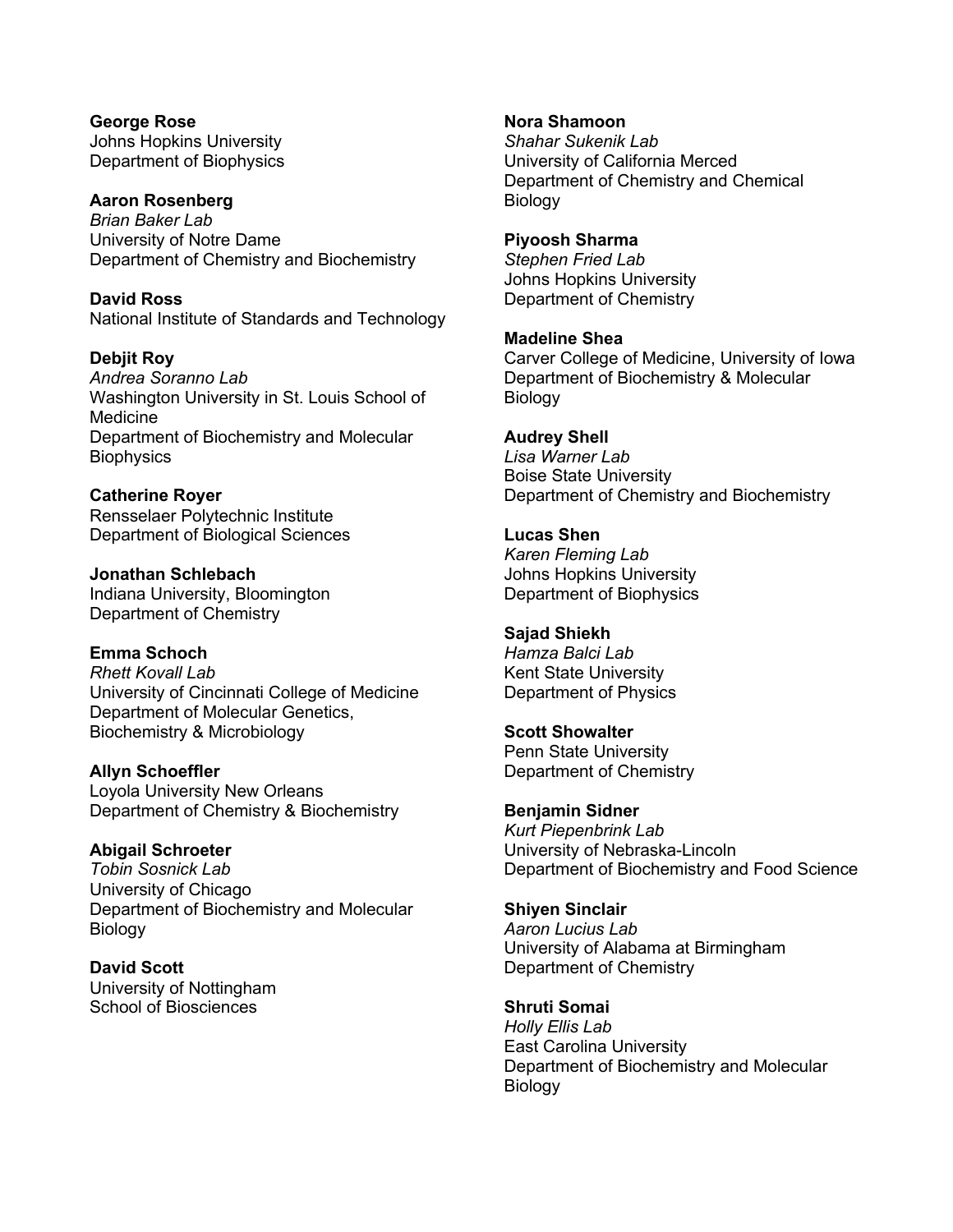**Radha Somarathne** *Nicholas Fitzkee Lab* Mississippi State University Department of Chemistry

**Andrea Soranno** Washington University in St Louis Department of Biochemistry and Molecular **Biophysics** 

**Tobin Sosnick** University of Chicago Department of Biochemistry and Molecular Biology

**Ana Maria Soto** Towson University Department of Chemistry

**Patricia Soto** Creighton University Department of Physics

**Iker Soto Santarriaga** *Patricia Clark Lab* University of Notre Dame Department of Chemistry & Biochemistry

**Janina Sprenger** *Jannette Carey Lab* DESY Hamburg Coherent Imaging Group

**Shwetha Sreenivasan** *Liskin Swint-Kruse Lab* University of Kansas Medical Center Department of Biochemistry and Molecular Biology

**Caleb Starr** *Adam Zlotnick Lab* Indiana University Department of Molecular and Cellular **Biochemistry** 

**Julia Steckner** *Elizabeth Meiering Lab* University of Waterloo Department of Chemistry **Claire Stewart**

*Gary Pielak Lab* University of North Carolina at Chapel Hill Department of Chemistry

**Elizabeth Strychalski**

**NIST** Cellular Engineering Group

**Melissa Stuchell-Brereton**

*Andrea Soranno Lab* Washington University School of Medicine Department of Biochemistry and Molecular **Biophysics** 

**Grace Sullivan**

*Luis Marky Lab* University of Nebraska Medical Center Department of Pharmaceutical Sciences

**Yan Sun** *Michael Brenowitz Lab* Albert Einstein College of Medicine Department of Biochemistry

**Liskin Swint-Kruse** The University of Kansas Medical Center Department of Biochemistry and Molecular BIology

**Stacy Tarbis** NanoTemper Technologies

**Timour Ten** *Anjum Ansari Lab* UIC Physics Department of Physics

**Philip To** *Stephen Fried Lab* Johns Hopkins University Department of Chemistry

**Katie Tripp** *Doug Barrick Lab* Johns Hopkins University Department of Biophysics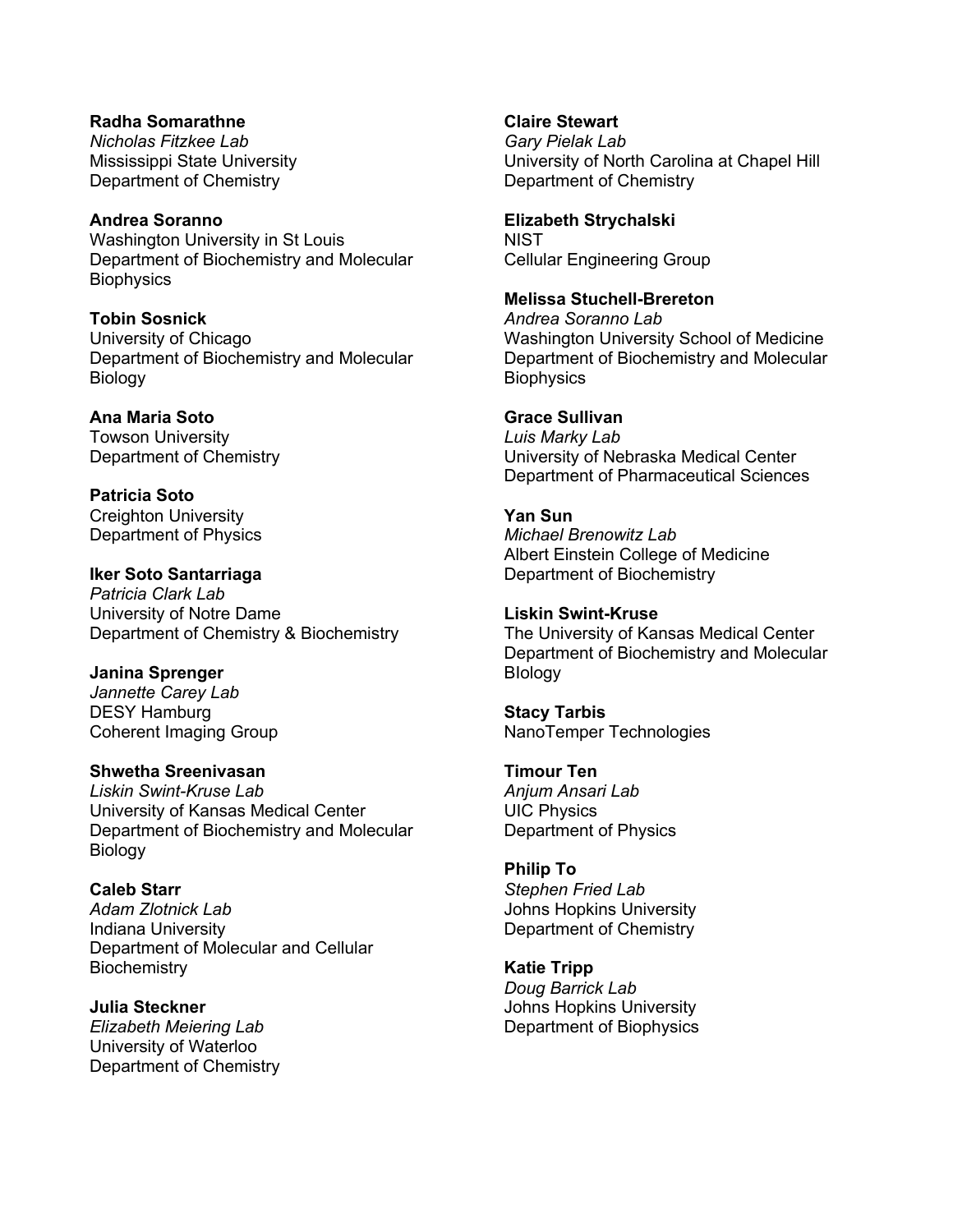**Vaibhav Upadhyay** *Krishna Mallela Lab* University of Colorado-Anschutz Medical **Campus** Department of Pharmaceutical Sciences

**Emery Usher** *Scott Showalter Lab* Penn State University Department of Biochemistry and Molecular Biology

**Victor Vasquez Montes** *Alexey Ladokhin Lab* University of Kansas Medical Center Department of Biochemistry and Molecular Biology

**Amber Vogel** *Afua Nyarko Lab* Oregon State University Department of Biochemistry and Biophysics

**Ailun Wang** *Udayan Mohanty Lab* Boston College Department of Chemistry

**George Wang** *Lois Pollack Lab* Cornell University School of Applied and Engineering Physics

**Yang Wang** *Udayan Mohanty Lab* Boston College Department of Chemistry

**Lisa Warner** Boise State University Department of Chemistry and Biochemistry

**Jordan Webb** *Rhett Kovall Lab* University of Cincinnati College of Medicine Department of Molecular Genetics, Biochemistry, and Microbiology

**Robb Welty** *Nils Walter Lab* University of Michigan Department of Chemistry

**Elise White** *Alan Chen Lab* The RNA Institute at the University at Albany Department of Chemistry - Chen Lab

**Paul Whitford** Northeastern University Center for Theoretical Biological Physics

**Sarah Woodson** Johns Hopkins University Department of Biophysics

**Yiheng Wu** *Tobin Sosnick Lab* University of Chicago Department of Biochemistry and Molecular Biology

**Yingzi Xia** *Stephen Fried Lab* Johns Hopkins University Department of Chemistry

**Rahul Yadav** *Nicholas Fitzkee Lab* Mississippi State University Department of Chemistry

**Haoyun Yang** *Mark Foster Lab* OSU Department of Chemistry and Biochemistry

**Yanxing Yang** *Cristiano Luis Dias Lab* New Jersey Institute of Technology Department of physics

**Alexander Yarawsky** *Andrew Herr Lab* Cincinnati Children's Hospital Division of Immunobiology